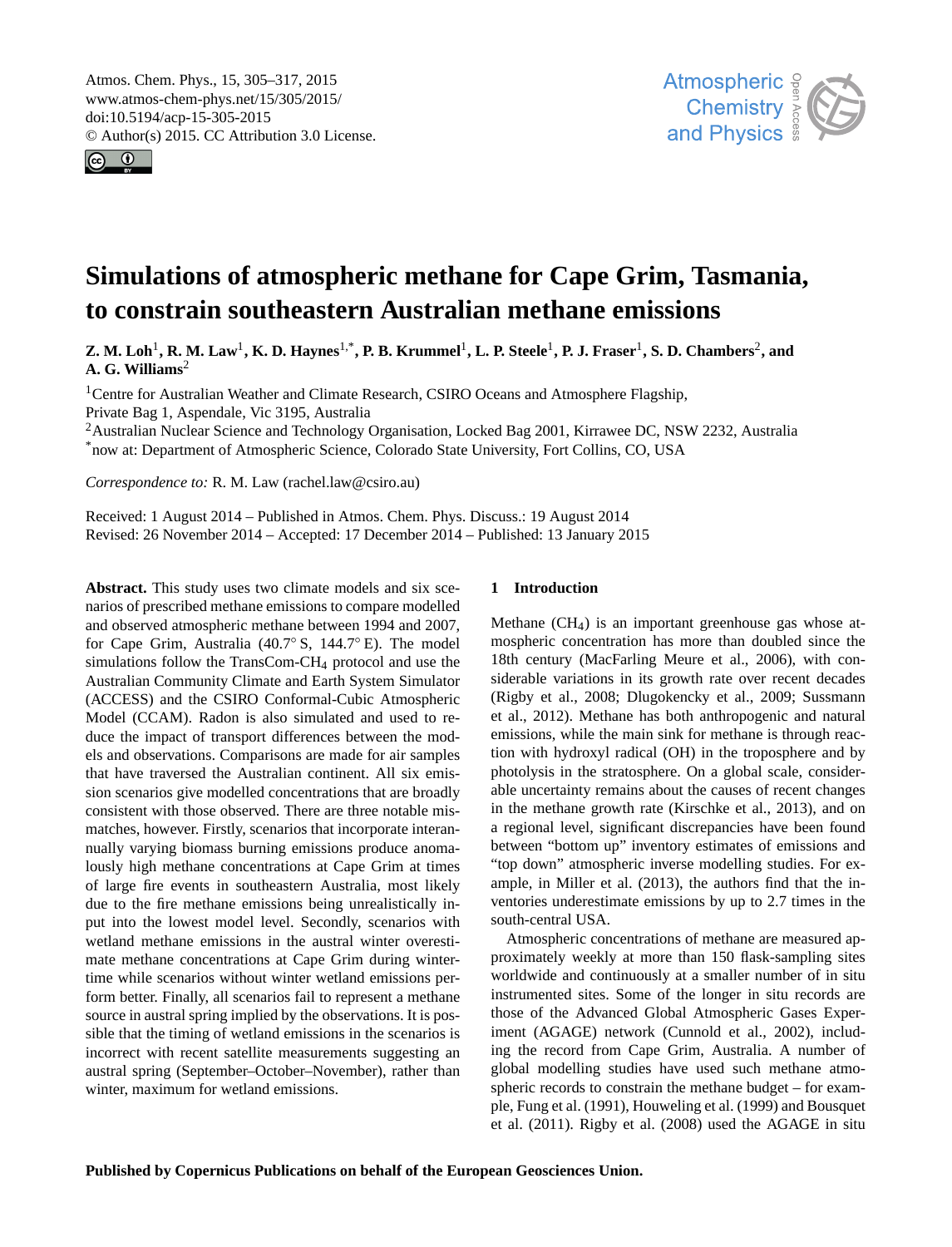methane and CSIRO flask methane data, together with the AGAGE methyl chloroform records to deduce the Northern Hemisphere and Southern Hemisphere changes in methane emissions required to account for the measured increase in methane mole fraction growth rate from 2007.

Recently a model intercomparison, "TransCom-CH4", has been run for methane [\(Patra et al.,](#page-11-5) [2011\)](#page-11-5), with a focus on understanding how transport model differences contributed to variations in the methane simulations. All model simulations used the same prescribed methane emissions and modelled methane loss using prescribed, climatological OH fields. We have used the simulations defined for this intercomparison to compare simulated and measured methane at Cape Grim, with the goal of evaluating the accuracy of the prescribed methane emissions for southeastern Australia. The model intercomparison also simulated radon, sulfur hexafluoride ( $SF_6$ ) and methyl chloroform ( $CH_3CCl_3$ ) as additional tests for different components of the transport model. Radon  $(^{222}$ Rn) is emitted reasonably uniformly in both space and time from land surfaces at much higher rates than from oceans and decays radioactively with a half-life of 3.8 days. Due to its short lifetime, radon is often used as a tracer of recent contact with land and to explore vertical mixing through the lower atmosphere [\(Zahorowski et al.,](#page-12-0) [2004;](#page-12-0) [Williams](#page-12-1) [et al.,](#page-12-1) [2011,](#page-12-1) [2013;](#page-12-2) [Chambers et al.,](#page-10-5) [2011\)](#page-10-5). Since radon fluxes are usually assumed to be better characterized than fluxes of other trace gases, radon has been used, via tracer ratio methods, to estimate regional carbon dioxide, methane and nitrous oxide or other greenhouse gas fluxes [\(Schmidt et al.,](#page-11-6) [1996;](#page-11-6) [Wilson et al.,](#page-12-3) [1997;](#page-12-3) [Biraud et al.,](#page-10-6) [2000;](#page-10-6) [Zahorowski et al.,](#page-12-0) [2004;](#page-12-0) [Wada et al.,](#page-12-4) [2013\)](#page-12-4).

An Australian methane budget was described by [Wang](#page-12-5) [and Bentley](#page-12-5) [\(2002\)](#page-12-5), who used 1997 Cape Grim atmospheric methane measurements in an inversion to constrain the methane fluxes from southern Australia. Their study suggested that the methane inventory overestimated southeastern Australian fluxes. A more recent modelling study by [Fraser et al.](#page-10-7) [\(2011\)](#page-10-7) ran forward model simulations for 2005–2008 and separated methane into different regional and process-based components, focusing on better parameterizing methane fluxes from seasonal wetlands in tropical Australia. At Cape Grim, they found their simulated methane was dominated by animal, landfill and ocean fluxes. They also noted that their model reproduced background, baseline methane concentrations at Cape Grim well, but the model was less successful in reproducing concentrations influenced by local emissions. The concentration excursions driven by local emissions are typically large in magnitude and are referred to as "non-baseline" events. These events contain information regarding regional fluxes and are the focus of this study.

To investigate non-baseline events, this study uses both observations at Cape Grim and forward model simulations with prescribed emissions. Sections [2](#page-1-0) and [3](#page-3-0) describe the observations at Cape Grim and the model simulations, respectively.

<span id="page-1-1"></span>

**Figure 1.** Map of southeastern Australia, showing the location of the Cape Grim Baseline Air Pollution Station, along with the AC-CESS (blue) and CCAM (red) grid points selected to best represent Cape Grim. The choice of these grid points is discussed in Sect. [4.2.](#page-6-0) The inset shows the extent of each of the grid cells.

Section [4](#page-5-0) focuses on seasonal-scale results, exploring an apparent anomaly between modelled and observed methane in austral spring. The implications for regional methane fluxes are discussed in Sect. [5.](#page-8-0)

## <span id="page-1-0"></span>**2 Observations**

Cape Grim is located at the top of a 90 m cliff on the northwest coast of Tasmania (40.7◦ S, 144.7◦ E), which is separated from mainland Australia by Bass Strait (Fig. [1\)](#page-1-1). The Cape Grim station has been operating since the 1970s and now has the most comprehensive monitoring programme in the Southern Hemisphere for greenhouse gases [\(Langenfelds](#page-11-7) [et al.,](#page-11-7) [2014\)](#page-11-7), ozone-depleting gases [\(Krummel et al.,](#page-11-8) [2014\)](#page-11-8) and radon [\(Zahorowski et al.,](#page-12-6) [2014\)](#page-12-6).

Figure [2](#page-2-0) shows methane and radon observations made at Cape Grim during 2006. Observations made at Cape Grim are characterized by baseline periods when the wind is from the southwest (typically 30 % of the time), and air parcels have had long trajectories over the Southern Ocean. During these periods, concentrations are reasonably steady displaying underlying seasonal variations and long-term trends. Baseline periods are punctuated by non-baseline events characterized by higher concentrations that vary rapidly in time, indicative of air parcel trajectories that have travelled over mainland Australia or Tasmania, and consequently have been influenced by regional and local emissions. The seasonal cy-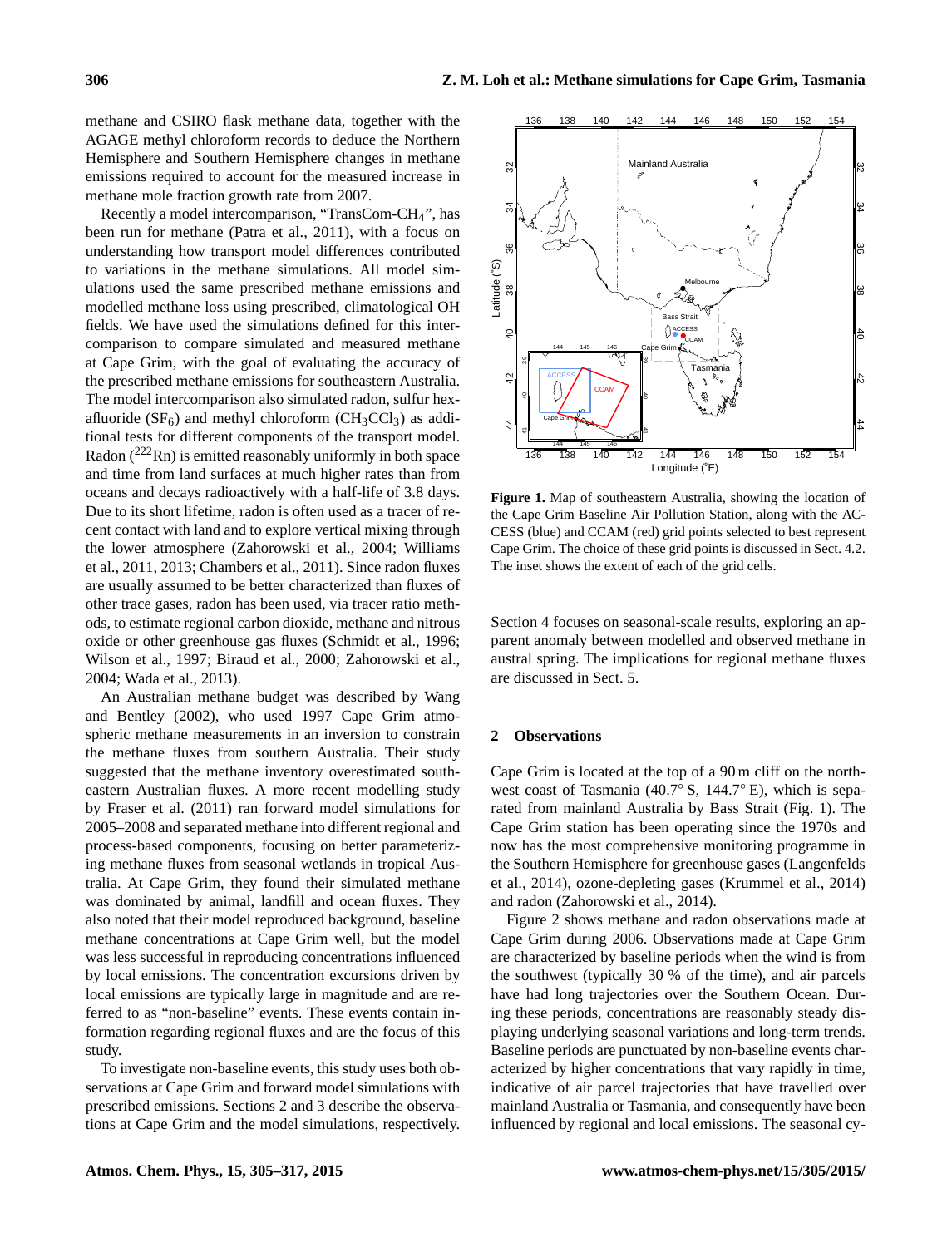<span id="page-2-0"></span>

**Figure 2.** Cape Grim observations **(a)** 2006 methane data **(b)** 2006 radon data **(c)** January 2006 methane data and **(d)** January 2006 radon data.

cles in both methane and radon are apparent in Fig. [2a](#page-2-0) and b which show a full year of data. In Fig. [2c](#page-2-0) and d, showing just one month of data, the difference between baseline periods and non-baseline events can be more clearly seen and one gets a sense of the degree to which methane and radon are correlated.

Flask measurements of CH<sup>4</sup> began at Cape Grim in 1984, while the record from the current AGAGE GC-MD (multigas chromatograph, multi-detector) in situ instrument system, which incorporates a Carle GC fitted with a flame ionization detector (see [Prinn et al.,](#page-11-9) [2000\)](#page-11-9) began late in 1993. Ambient methane measurements are made on discrete air samples every 40 min, taken alternately from a 75 and 10 m inlet for the majority of the study period. The data from both inlets are used in this study. Ambient samples are bracketed by analysis of a calibration standard, and the resulting CH<sup>4</sup> record is reported on the Tohoku University scale [\(Aoki et al.,](#page-10-8) [1992;](#page-10-8) [Prinn et al.,](#page-11-9) [2000\)](#page-11-9).

During the period of observations used for this study, Cape Grim radon measurements were made using a number of detectors. From 1994 to 1997, a 9000 L two-filter radon detector featuring a particle generator was used, operating at

a nominal flow rate of  $200 L min^{-1}$  and with a response time of approximately 90 min [\(Whittlestone and Zahorowski,](#page-12-7) [1995\)](#page-12-7). From 1997, a newly designed 5000 L dual flow loop, two-filter radon detector was commissioned, operating at a nominal flow rate of  $285 L min^{-1}$  and with a response time of 45 min [\(Whittlestone and Zahorowski,](#page-12-8) [1998\)](#page-12-8). Later developments saw this new detector enhanced from a single-head design to two and eventually four heads in 2004, with corresponding improvements to sensitivity and lower limit of detection. Air was sampled from a 75 m inlet, the same height as the upper CH<sup>4</sup> observations. Raw radon counts were collected half-hourly and aggregated to hourly values during post-processing. Detector sensitivity ranged from 0.6 to 1.2 counts per second per  $Bq m^{-3}$  during the period of measurements. Calibrations were performed monthly using a Pylon flow-through radon source  $(20.9 \pm 0.8 \text{ kBq} \text{ R}$ adium-226), traceable to US National Institute of Standards and Technology (NIST) standards, and instrumental background checks were performed approximately every 3 months. The lower limit of detection for the Cape Grim radon detectors, defined as the radon concentration below which the statistical counting error exceeds 30 %, ranged from 6 to  $10 \text{ mBq m}^{-3}$ .

For this study, CH<sup>4</sup> observations from 1994–2007 have been processed using the following steps:

- 1. We have linearly interpolated between the discrete measurements of atmospheric  $CH_4$  every 40 min, to generate hourly CH<sup>4</sup> data, to facilitate comparisons with the hourly radon data, and the hourly values from the model simulations.
- 2. The  $CH_4$  observations were then selected for baseline conditions by excluding all hours when the coincident radon measurement was greater than 100 mBq m−<sup>3</sup> .
- 3. A smooth curve was then found through these baselineselected CH<sub>4</sub> observations using the methodology described in [Thoning et al.](#page-11-10) [\(1989\)](#page-11-10). Specifically, the baseline data are fitted with a function consisting of a second-order polynomial and four harmonics. This function fit is then subtracted from the baseline data and the resulting residuals are then filtered with a band-pass filter with a short-term cut-off of 80 days. The original function fit is then added back to the filtered residuals to give a smooth curve fit through the data. This procedure is performed iteratively, and in each iteration, the individual hours that lie outside twice the standard deviation around the fit are excluded until the fit converges.
- 4. Lastly, the smooth curve fitted to the baseline data is subtracted from all  $CH_4$  observations to give a time series of residuals. In most cases it is only the residuals from hours that have been flagged as non-baseline that are used for comparison with the model simulations.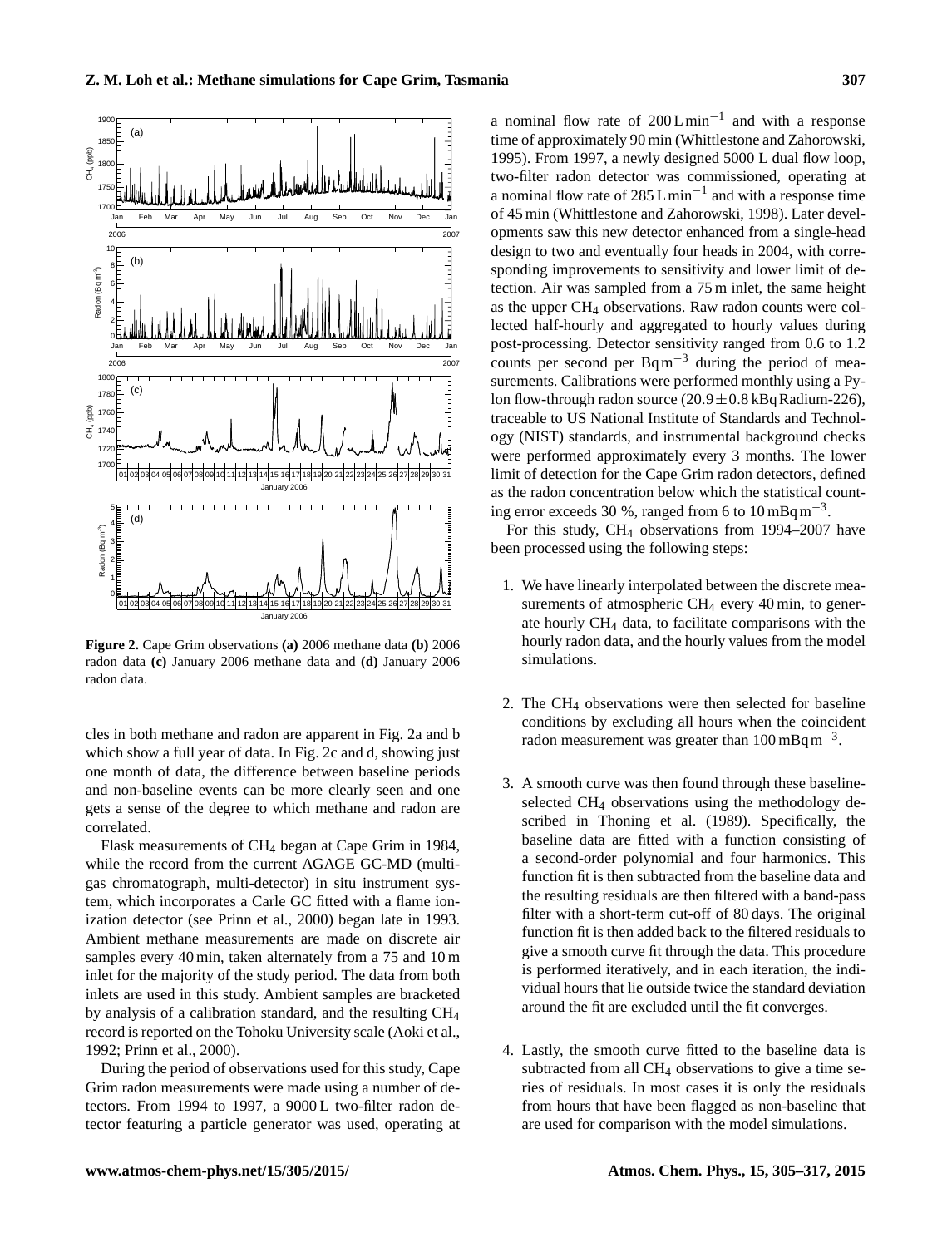## <span id="page-3-0"></span>**3 Model simulations**

This study uses simulation experiments that were run for the TransCom-CH<sup>4</sup> model intercomparison to investigate various methane flux estimates. The TransCom-CH<sup>4</sup> model intercomparison involved running nine tracers in a global atmospheric model for the years 1988–2007. The first six tracers used different methane emission scenarios. The remaining three tracers were radon, sulfur hexafluoride and methyl chloroform. In each methane case, chemical loss of methane was simulated using prescribed OH fields (with seasonal variations but no interannual variations) and prescribed loss rates to represent photolysis in the stratosphere. The emissions are described in detail and a global analysis of the results is presented in [Patra et al.](#page-11-5) [\(2011\)](#page-11-5). Other details can also be found online in the TransCom-CH<sub>4</sub> protocol [\(Patra et al.,](#page-11-11) [2010\)](#page-11-11).

#### <span id="page-3-2"></span>**3.1 Methane emission scenarios**

The six methane scenarios were created by combining various estimates of anthropogenic, rice, biomass burning and wetland components in different ways (Table [1\)](#page-4-0). Details are given in [Patra et al.](#page-11-5) [\(2011\)](#page-11-5) and we use the same emission scenario labels as used in that paper and across the TransCom-CH<sup>4</sup> project. The control (CTL) scenario uses anthropogenic fluxes as specified in the Emissions Database for Global Atmospheric Research (EDGAR) inventory, version 3.2 [\(Olivier and Berdowski,](#page-11-12) [2001\)](#page-11-12) and includes fossil fuel, industrial, animal, fire, waste and biofuel emissions. Added to these fluxes are seasonally varying (no interannual variability) natural fluxes comprising biomass burning from [Fung et al.](#page-10-2) [\(1991\)](#page-10-2), wetland emissions [\(Matthews and Fung,](#page-11-13) [1987;](#page-11-13) [Fung et al.,](#page-10-2) [1991\)](#page-10-2) and rice [\(Yan et al.,](#page-12-9) [2009\)](#page-12-9).

Four alternative emissions scenarios change one or more of the CTL component fluxes. CTL\_E4 uses EDGAR 4.0 [\(van Aardenne et al.,](#page-12-10) [2001\)](#page-12-10) for the anthropogenic component; BB (biomass burning) uses biomass burning emissions from the Global Fire Emissions Database, version 2 [\(van der Werf et al.,](#page-12-11) [2006\)](#page-12-11) (including interannual variations when available); WLBB (wetland and biomass burning) additionally includes interannually varying wetland emissions [\(Ringeval et al.,](#page-11-14) [2010\)](#page-11-14); EXTRA uses the same biomass burning as BB and interannually varying model generated wetlands and rice emissions from the VISIT model [\(Ito and](#page-10-9) [Inatomi,](#page-10-9) [2012\)](#page-10-9). A final emissions scenario, INV, does not use fluxes from inventories or process models but those estimated by the atmospheric inversion of [Bousquet et al.](#page-10-10) [\(2006\)](#page-10-10). All six emissions scenarios use the same soil sink. Table [2](#page-4-1) details which components of each scenario include interannual variability and in which years of the simulations.

Figure [3a](#page-3-1) shows the aggregated emissions for the region of southeastern Australia bounded by 135–155◦ E and 45–30◦ S which is the region shown in Fig. [1.](#page-1-1) The emissions show a seasonal cycle that is dominated by the wetland component

<span id="page-3-1"></span>

**Figure 3.** Seasonal cycle **(a)** and annual mean **(b)** methane fluxes for 1994–2007 integrated over the SE Australian region (135– 155◦ E, 30–45◦ S). Six flux scenarios are shown as listed in the key.

for CTL, CTL E4 and BB with higher emissions from May to October. The seasonality is much smaller for the WLBB and EXTRA scenarios with maximum fluxes in December and January due to biomass burning. The INV emissions show similar seasonality to the CTL emissions, though with smaller amplitude. It is worth noting that the inversion used to generate these fluxes included only baseline CH<sub>4</sub> data at Cape Grim, so there is no reason to expect the INV fluxes to fit the non-baseline record at Cape Grim better than the other flux scenarios.

Figure [3b](#page-3-1) shows the interannual variability of the prescribed emissions, again aggregated over the region shown in Fig. [1.](#page-1-1) The CTL fluxes show almost no change in time, while the CTL\_E4 fluxes increase over time. The three fluxes that include interannually varying biomass burning – BB, WLBB and EXTRA – show peaks in 2003 and 2006 associated with significant summer fires in southeastern Australia. This will be discussed in more detail in Sect. [4.1.](#page-6-1) The INV fluxes show the greatest interannual variability in this region.

The prescribed TransCom-CH<sup>4</sup> methane emissions can be compared with those reported in [Wang and Bentley](#page-12-5) [\(2002\)](#page-12-5)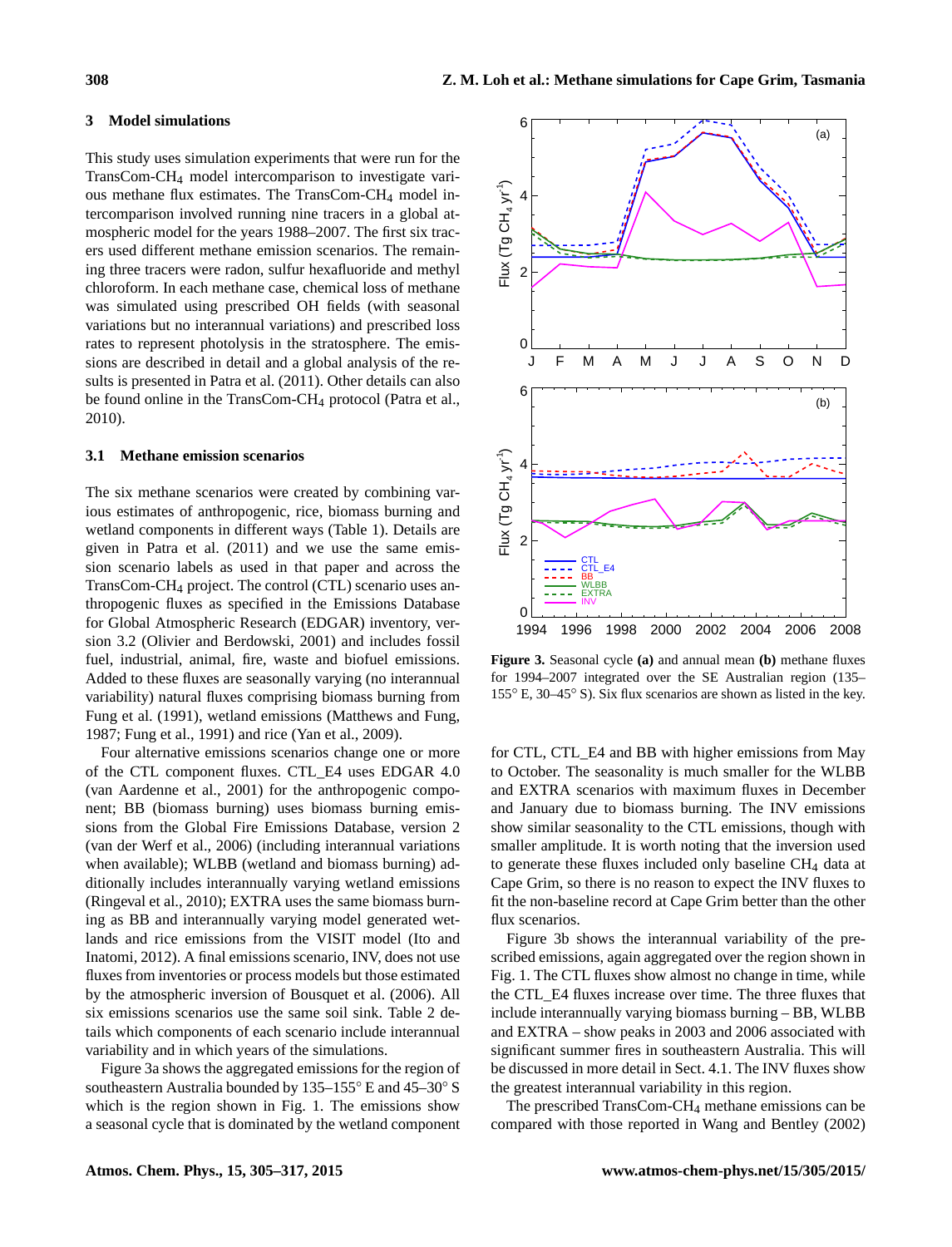## **Z. M. Loh et al.: Methane simulations for Cape Grim, Tasmania 309**

<span id="page-4-0"></span>**Table 1.** The broad components of the methane emission scenarios. The anthropogenic category includes fossil fuel, industrial, animal, fire, waste and biofuel emissions. See [Patra et al.](#page-11-5) [\(2011\)](#page-11-5) for further details of how the emission scenarios were constructed.

| Code         | Anthropogenic                         | Rice                   | Biomass burning            | Wetlands                                     |  |
|--------------|---------------------------------------|------------------------|----------------------------|----------------------------------------------|--|
| <b>CTL</b>   | EDGAR3.2                              | Yan et al. (2009)      | Fung et al. (1991)         | Matthews and Fung (1987); Fung et al. (1991) |  |
| CTL E4       | EDGAR4.0                              | Yan et al. (2009)      | Fung et al. (1991)         | Matthews and Fung (1987); Fung et al. (1991) |  |
| BB.          | EDGAR3.2                              | Yan et al. (2009)      | van der Werf et al. (2006) | Matthews and Fung (1987); Fung et al. (1991) |  |
| <b>WLBB</b>  | EDGAR3.2                              | Yan et al. (2009)      | van der Werf et al. (2006) | Ringeval et al. (2010)                       |  |
| <b>EXTRA</b> | EDGAR3.2                              | Ito and Inatomi (2012) | van der Werf et al. (2006) | Ito and Inatomi (2012)                       |  |
| <b>INV</b>   | LSCE Inversion Bousquet et al. (2006) |                        |                            |                                              |  |

<span id="page-4-1"></span>**Table 2.** Methane emission scenarios, indicating which components have interannual variations over different periods. A mean seasonal cycle is used outside the listed periods.

| Code         | Anthropogenic  | Rice           | Biomass burning | Wetlands       |  |
|--------------|----------------|----------------|-----------------|----------------|--|
| CTL          | 1990:1995:2000 | N <sub>0</sub> | No              | No             |  |
| CTL E4       | 1990-2005      | N <sub>0</sub> | N <sub>0</sub>  | N <sub>0</sub> |  |
| <b>BB</b>    | As CTL         | N <sub>0</sub> | 1996-2008       | N <sub>0</sub> |  |
| <b>WLBB</b>  | As CTL         | N <sub>0</sub> | As BB           | 1994-2000      |  |
| <b>EXTRA</b> | As CTL         | 1988-2008      | As BB           | 1988-2008      |  |
| <b>INV</b>   | 1988-2005      |                |                 |                |  |

<span id="page-4-2"></span>Table 3. Annual flux emissions (in Tg y<sup>-1</sup>) from southeastern Australia for different years and from different sources.

| Source                            | Year | Flux          |
|-----------------------------------|------|---------------|
| Wang and Bentley (2002) inventory | 1997 | 3.09          |
| Wang and Bentley (2002) inversion | 1997 | 1.93          |
| Fraser et al. (2011)              | 2008 | 2.88          |
| This study                        | 1997 | $2.38 - 3.82$ |
| This study                        | 2008 | $2,34-4,16$   |

and [Fraser et al.](#page-10-7) [\(2011\)](#page-10-7) (Table [3\)](#page-4-2). To approximate our region of interest, from [Wang and Bentley](#page-12-5) [\(2002\)](#page-12-5) we sum their regions A, C and D, which extend slightly further west and north than our region. This gives total anthropogenic emissions (agriculture including cattle, the energy and transport sectors and waste management) of  $3.39 \text{ Tg y}^{-1}$ , using the methodology of the Australian National Greenhouse Gas Inventory (NGGI) coupled with statistical data for 1997 to give a spatially explicit representation of methane emissions. By adding in an estimate of methane uptake by Australian soils, the net anthropogenic flux used in [Wang and Bentley](#page-12-5) [\(2002\)](#page-12-5) across southeastern Australia is 3.09 Tg y−<sup>1</sup> . [Wang](#page-12-5) [and Bentley](#page-12-5) [\(2002\)](#page-12-5) also adjust their inventory-based estimate by fitting atmospheric CH<sup>4</sup> at Cape Grim using an inversion technique. This gives a substantially lower flux estimate  $(1.93 \,\mathrm{Tyy}^{-1}).$ 

From [Fraser et al.](#page-10-7) [\(2011\)](#page-10-7) we sum their anthropogenic emissions (agriculture including cattle (and rice, which is very small), the energy sector, waste management and a small amount of prescribed burning) from five regions – New South

Wales, Australian Capital Territory, Victoria, Tasmania and South Australia – to give total anthropogenic emissions of 2.88 Tg y<sup>-1</sup> for 2008. [Fraser et al.](#page-10-7) [\(2011\)](#page-10-7) take emissions from the EDGAR 3.2 inventory [\(Olivier et al.,](#page-11-15) [2005\)](#page-11-15), and scale them to the Australian NGGI. Both inventories have total annual CH<sup>4</sup> emissions which are closer to the annual emissions of the lower set of methane scenarios used here, but the inventories do not include natural fluxes while the TransCom methane scenarios do. In southeastern Australia, the major natural flux is from wetlands, but the magnitude of this flux is uncertain. The CTL-based emission scenarios (CTL, CTL\_E4 and BB) include a large  $1.24$  Tg y<sup>-1</sup> component from wetlands for southeastern Australia, taken from [Matthews and Fung](#page-11-13) [\(1987\)](#page-11-13) and [Fung et al.](#page-10-2) [\(1991\)](#page-10-2). The WLBB and EXTRA emission scenarios take their estimates of wetland emissions from [Ringeval et al.](#page-11-14) [\(2010\)](#page-11-14) and [Ito](#page-10-9) [and Inatomi](#page-10-9) [\(2012\)](#page-10-9), which are close to zero for southeastern Australia. Wetland emissions will be discussed further in Sects. [4.2](#page-6-0) and [5.](#page-8-0)

#### <span id="page-4-3"></span>**3.2 Atmospheric models**

We have run the TransCom-CH<sub>4</sub> simulations with two models: the CSIRO Conformal-Cubic Atmospheric Model (CCAM) [\(McGregor,](#page-11-16) [2005;](#page-11-16) [McGregor and Dix,](#page-11-17) [2008\)](#page-11-17) and the Australian Community Climate and Earth System Simulator (ACCESS) [\(Corbin and Law,](#page-10-11) [2011\)](#page-10-11). Using two models allows us to better understand any sensitivity in the analysis to model transport error.

The first model, CCAM, has an approximately uniformly spaced conformal cubic grid and was run with a horizon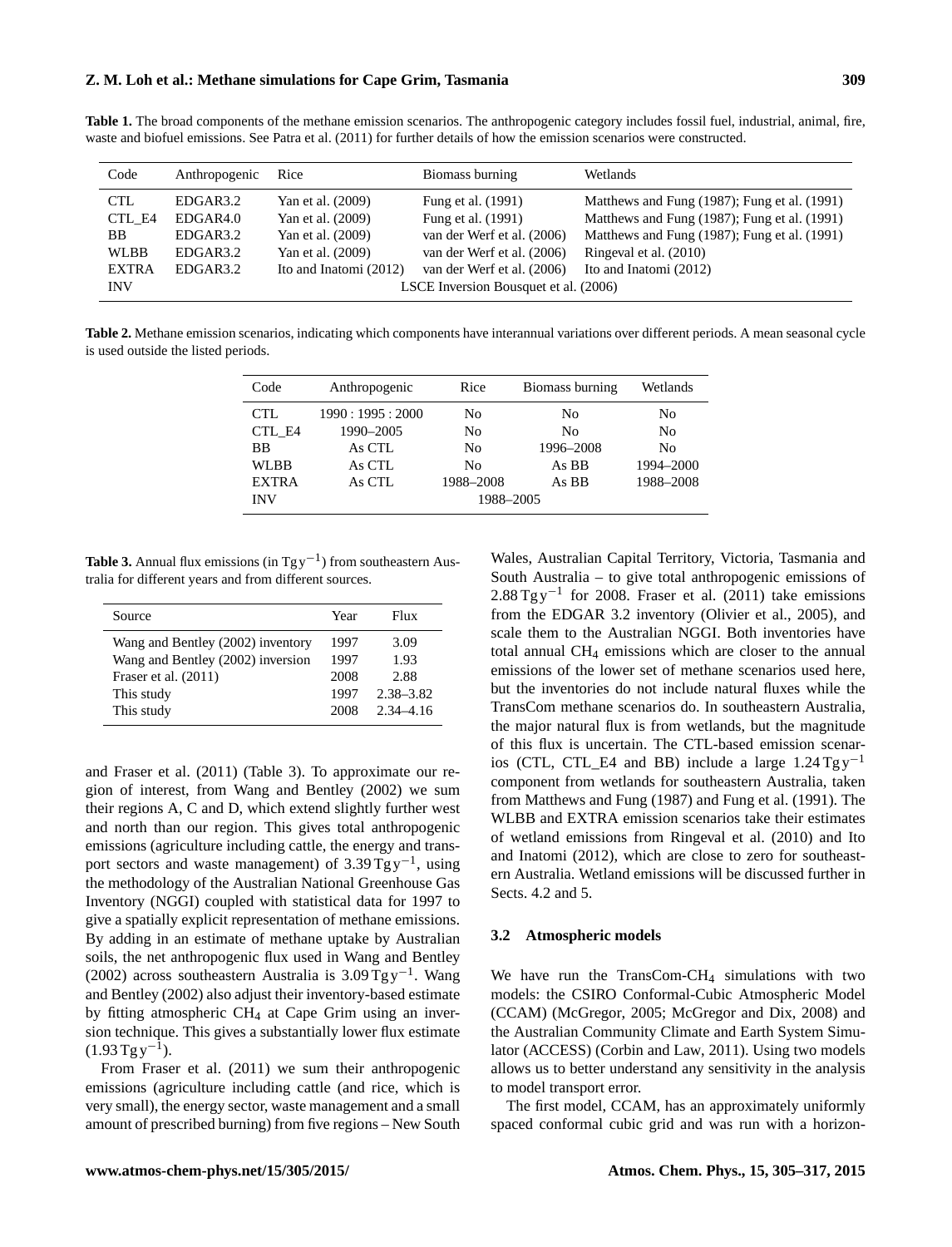tal resolution of approximately 220 km, and 18 levels in the vertical. The horizontal components of the wind were nudged [\(Thatcher and McGregor,](#page-11-18) [2009\)](#page-11-18) to NCEP analyses [\(Kalnay et al.,](#page-11-19) [1996;](#page-11-19) [Collier,](#page-10-12) [2004\)](#page-10-12). This helps to ensure that simulated atmospheric concentrations of trace gases can be more realistically compared to observations on synoptic timescales. The CCAM simulations analysed here are the same as those submitted to the TransCom-CH<sub>4</sub> experiment [\(Patra et al.,](#page-11-5) [2011\)](#page-11-5).

The second model, ACCESS, is derived from the UK Met Office Unified Model but has the land surface scheme replaced by the Community Atmosphere Biosphere Land Exchange (CABLE) model. For this study, ACCESS was run at 1.875◦ longitude by 1.25◦ latitude, with 38 levels in the vertical. This is a higher horizontal resolution (to better represent the region around Cape Grim) than the ACCESS case submitted to the TransCom-CH<sup>4</sup> experiment, which was run at 3.75◦ longitude by 2.5◦ latitude. In both cases, ACCESS was run without any nudging to analysed winds or temperature, so that the tracer transport is dependent on the AC-CESS simulation of meteorological fields forced with observed monthly sea surface temperatures. Consequently, the output from this model is not expected to reproduce observed day-to-day variations in methane concentration and comparison with the observations is limited to seasonal or longer timescales. The ACCESS run used a 360-day calendar with 12 months of equal length.

It is important to consider where the model output is sampled to be most comparable with Cape Grim observations, as well as to minimize differences between the two model simulations. The model sampling locations are shown in Fig. [1.](#page-1-1) The inset in Fig. [1](#page-1-1) shows the spatial extent of each of the grid cells chosen to represent Cape Grim, giving a sense of their relative size. For both models we have sampled slightly to the north of Cape Grim. For CCAM, this grid cell was chosen as it is the nearest ocean grid point to the location of Cape Grim. For ACCESS, the grid cell was chosen based on a radon simulation; the grid cell to the north of Cape Grim gave a better simulated seasonal cycle amplitude for radon than grid cells to the south or west. It is worth noting that in CCAM grid cells are either all land or all ocean, whereas in ACCESS fractional land area is allowed.

Model time series are output hourly. The simulated concentrations are processed in the same manner as for the observations. Firstly coincident radon concentrations are used to select for baseline CH4, a smooth curve is fitted to the baseline data, and the baseline fit is removed from the time series. The residual concentrations are used for comparison with the observations.

#### <span id="page-5-0"></span>**4 Results**

Initial analysis of the simulated CH<sup>4</sup> at Cape Grim highlighted two features. The first feature was two periods, De-

<span id="page-5-1"></span>

**Figure 4.** Monthly mean methane residuals for 2002–2004 at Cape Grim for the observations (black) and six emission scenarios (colours shown in key): **(a)** ACCESS **(b)** CCAM. Note that the observational mean residual for April 2003 is missing, due to lack of radon data with which to define the baseline threshold (rather than a lack of methane data).

cember 2002 to February 2003 and November 2006 to January 2007, with very high peak  $CH<sub>4</sub>$  concentrations for the flux scenarios that included interannually varying biomass burning. The second feature was a large difference in CH<sup>4</sup> concentrations in each winter between different flux scenarios.

As an example of these features, Fig. [4](#page-5-1) shows the monthly mean methane residuals for three years (2002–2004) for the observations and all emission scenarios for both models. Both features mentioned above are most obvious in the CCAM results (Fig. [4b](#page-5-1)), where the model predicts exceptionally high methane concentrations in January and February 2003 for those tracers that include interannually varying biomass burning (BB, WLBB and EXTRA). Over the winter months, the three emission scenarios with default wetland emissions (CTL, CTL\_E4 and BB) all produce higher methane concentrations than the observations or the remaining emission scenarios using modified wetland emissions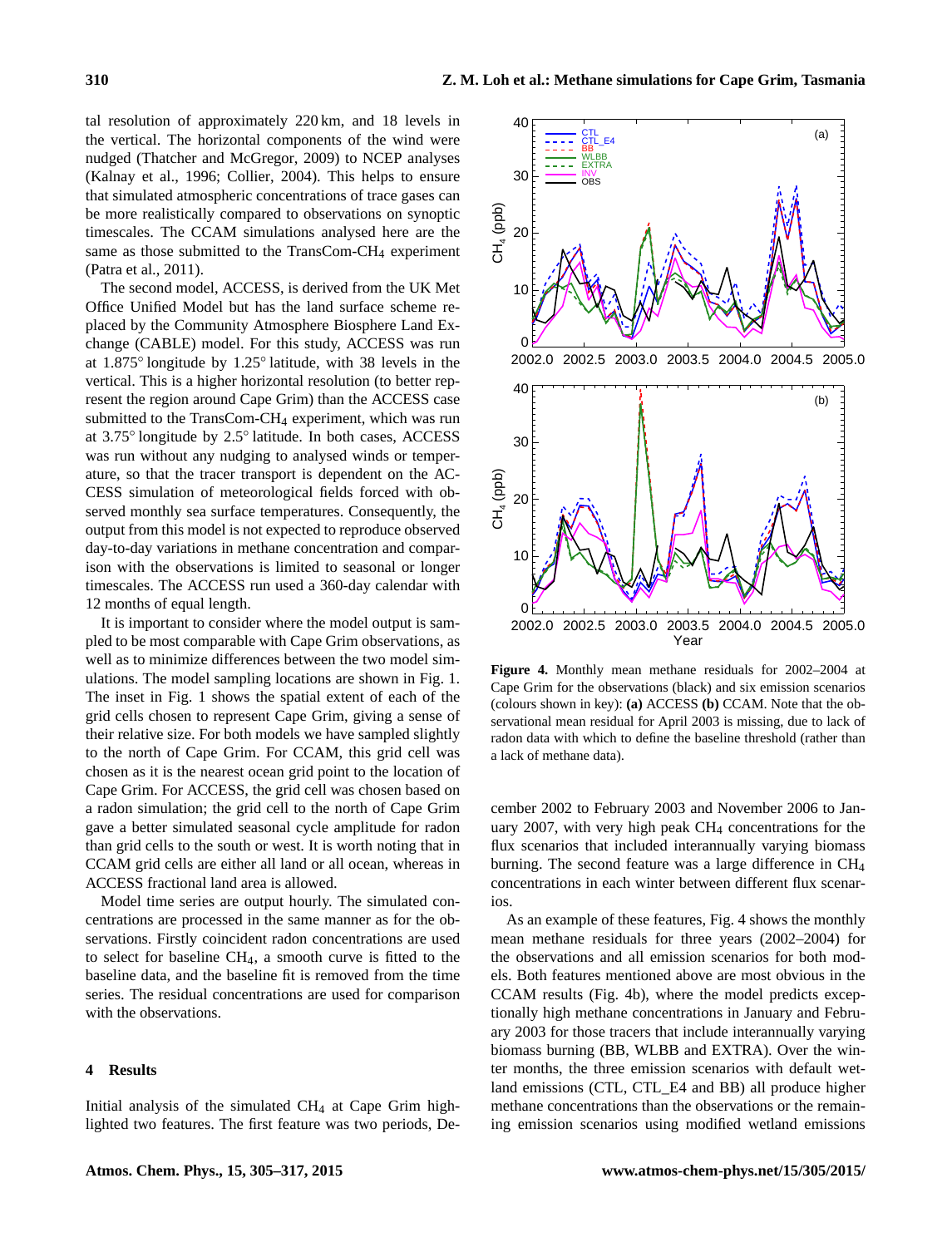<span id="page-6-2"></span>

**Figure 5.** Cape Grim data for January 2003. Upper panel: observed (black) CH4 residuals; CCAM simulated residuals for tracers CTL (red) and WLBB (blue). Middle panel: observed CO. Lower panel: observed H2.

(WLBB and EXTRA) or based on the inversion of [Bousquet](#page-10-10) [et al.](#page-10-10) [\(2006\)](#page-10-10) (INV).

## <span id="page-6-1"></span>**4.1 Biomass burning**

Figure [5](#page-6-2) shows observed and CCAM simulated CH<sup>4</sup> residuals for January 2003 as well as observed hydrogen  $(H_2)$  and carbon monoxide (CO). High  $H_2$  and CO are signatures of air influenced by biomass burning. Two simulated CH<sup>4</sup> tracers are shown, one which includes interannually varying biomass burning emissions (WLBB) and one that does not (CTL). The inclusion of "hot spots" of biomass burning emissions produces very large methane concentrations, much larger than those observed. Significant fires did occur during this period – in the eastern Victorian alpine region starting on 8 January 2003 and burning around 1.3 million hectares over close to two months [\(http://www.depi.vic.gov.au/fire](http://www.depi.vic.gov.au/fire-and-emergencies/managing-risk-and-learning-about-managing-fire/bushfire-history/maps-of-past-bushfires)[and-emergencies/managing-risk-and-learning-](http://www.depi.vic.gov.au/fire-and-emergencies/managing-risk-and-learning-about-managing-fire/bushfire-history/maps-of-past-bushfires)

[about-managing-fire/bushfire-history/maps-of-past-](http://www.depi.vic.gov.au/fire-and-emergencies/managing-risk-and-learning-about-managing-fire/bushfire-history/maps-of-past-bushfires)

[bushfires\)](http://www.depi.vic.gov.au/fire-and-emergencies/managing-risk-and-learning-about-managing-fire/bushfire-history/maps-of-past-bushfires) and around Canberra between 18 and 21 January 2003. The observations indicate that the Victorian fire was likely seen briefly at Cape Grim on 11 January, when CH<sub>4</sub>, H<sup>2</sup> and CO all had elevated concentrations. It is less clear what contribution biomass burning makes to other elevated methane events later in the month, when only small CO elevations are seen and  $H_2$  signals do not rise above the instrumental noise (except perhaps around 25 January).

There are a number of reasons why the models may overestimate the impact of this fire at Cape Grim. Firstly, the biomass burning emissions are specified at the middle of each month and interpolated to the middle of the previous and following months. This means that a January fire is spread temporally into December and February. Indeed, WLBB also shows very large CH<sub>4</sub> concentrations in December 2002 and February 2003 (not shown). Secondly, the fire emissions were provided on a  $1^\circ \times 1^\circ$  grid and have been regridded to the lower resolutions of the atmospheric models. In reality, the active fire at any given time would have covered a much smaller area. Finally, the fire itself would modify the local circulation, with emissions likely distributed not just near the surface but throughout the entire lower troposphere. This is not captured in our simulations where the emissions are input only to the lowest model level. For instance, [Sofiev](#page-11-20) [et al.](#page-11-20) [\(2013\)](#page-11-20) find that, under Australian fire conditions, 90 % of mass is emitted from the surface up to 3 km altitude.

To test the sensitivity to the height that emissions are input to the atmosphere, we have performed some short tests, running CCAM from December 2002 to February 2003, with only biomass burning emissions. Six tests were performed, releasing the emissions into model levels 1, 3, 5, 7 and 9 in turn (centred at approximately 40, 470, 1420, 2880, 4870 m respectively), or distributed through all levels 1–9. In general we find that the simulated timing of elevated  $CH_4$  events at Cape Grim is similar across the six tests but the amplitude of the events varies with emission insertion height. For example, the mean January CH<sup>4</sup> concentration at Cape Grim is reduced from 16 ppb for emissions inserted into level 1 to 12, 7, 2 and 0.3 ppb as emissions are input higher into the atmosphere. For the case where emissions are spread between levels 1 and 9, the mean January CH<sub>4</sub> concentration is 5 ppb. While these simulations (modelling only the biomass burning component) are not directly comparable to the observations, they clearly illustrate one reason why the amplitude of events at Cape Grim could be overestimated. The frequency of events appears to be more strongly controlled by the temporal and spatial (horizontal) resolution of the emissions.

## <span id="page-6-0"></span>**4.2 Relationship between methane and radon: seasonal cycle**

Given the variation in simulated winter  $CH<sub>4</sub>$  concentrations from the different flux scenarios, we would like to determine which gives a better comparison with the observations. To avoid biasing our analysis of the seasonality of methane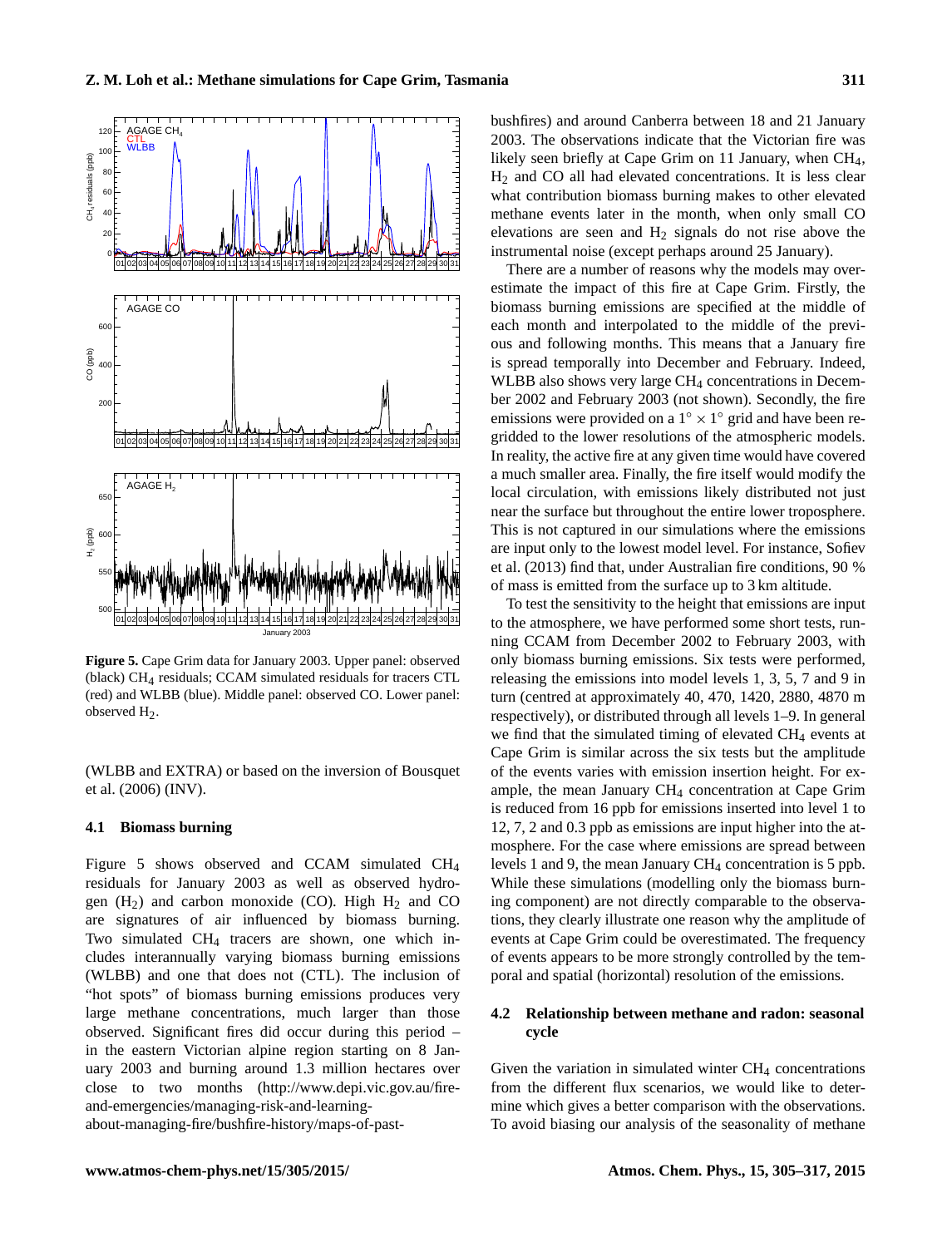by the very large concentrations caused by the interannually varying biomass burning fluxes, we remove the biomass burning contribution from BB, WLBB and EXTRA for the months December 2002 to February 2003 and also November 2006 to January 2007, when another large fire gives unrealistically high simulated concentrations of CH<sup>4</sup> at Cape Grim. This was achieved by subtracting  $(BB - CTL)$  from each of the three affected tracers, during the months in question.

To minimize the impact of any errors in modelled atmospheric transport, we consider the ratio of methane residual concentrations to radon concentrations. The time series of methane residuals at Cape Grim is reasonably well correlated with radon, with both showing significantly elevated concentrations when air parcels have travelled over continental Australia. For the period 1994–2007, the correlation coefficient between observed methane residuals and observed radon is 0.65. In the model simulations, correlations between residual methane and radon vary across methane scenarios between 0.81–0.87 for ACCESS and 0.88–0.89 for CCAM. The higher correlation coefficients for the modelled data set compared to the observed data set presumably reflect the reduced spatial variability of both  $CH<sub>4</sub>$  and radon in the gridded models compared to the real world.

The strategy of using a residual methane to radon ratio to minimize transport errors relies on the assumption that both sources are similarly distributed. We note that this assumption is only loosely true. The methane emission scenarios we assess here have considerable spatial variability (though doubtless less than the real world), while the TransCom-CH4-specified radon emissions are uniform over land. Land surface emissions of radon do vary [\(Griffiths et al.,](#page-10-13) [2010\)](#page-10-13), though much less than for methane. As a check on our sensitivity to radon spatial variability, we ran ACCESS for 3 years using a series of different radon flux fields taken from [Grif](#page-10-13)[fiths et al.](#page-10-13) [\(2010\)](#page-10-13). In general, neither the spatial variability nor the interannual variability appeared to have a significant impact on our sampled concentrations at Cape Grim. We found that the choice of grid cell was much more influential in the modelled radon results matching the observed radon results, hence our choice of ocean grid cells to the north of Cape Grim. One of the reasons for this is likely to be the coarseness of the grid cells: see Sect. [3.2](#page-4-3) and refer to the inset in Fig. [1.](#page-1-1)

We examine the seasonal relationship between methane residuals and radon by fitting a linear relationship to all hourly non-baseline methane–radon pairs in a given month across the 14 years of the simulation for which we have observational data for comparison (1994–2007). For clarity, Fig. [6](#page-7-0) shows this fit for a single month only, January 2006, for observations and modelled CTL cases. We take this approach in order to compare the observations to both the CCAM and ACCESS simulations. At the time of this work, ACCESS meteorology was forced only with sea surface temperatures and ran on a 360-day calendar, as described in Sect. [3.](#page-3-0) This

<span id="page-7-0"></span>

**Figure 6.** Scatter plots of methane to radon, with linear fits for January 2006. The upper panel shows the observational data, the middle panel the CCAM data and the lower panel the ACCESS data.

means that we do not expect the timing of individual "events" (non-baseline periods) in ACCESS to match the observations well enough for a direct comparison. We do however expect that the seasonal-scale meteorology will be realistic enough to provide seasonal fetch changes that are comparable to the real meteorology and fetch patterns at Cape Grim. Averaging results up to a seasonal timescale allows direct comparison of all three data sets (the observations and both models). The observations show more scatter than the model output, and this is reflected in lower  $R^2$  values, in this case 0.61 for the observations and 0.92 and 0.74 for CCAM and ACCESS respectively. The slope of the line gives the methane residual to radon ratio. We determine the ratio this way to preserve the temporal pairing of the methane and radon concentrations. We also calculate linear fits for each individual month as per Fig. [6,](#page-7-0) and use the standard deviation of the slopes for each of the 14 months as a measure of the uncertainty on the methane–radon ratios.

Figure [7](#page-8-1) shows the mean seasonal cycle of the methane residual to radon ratio for each methane scenario, compared to observed ratios. The observed ratios are smallest in win-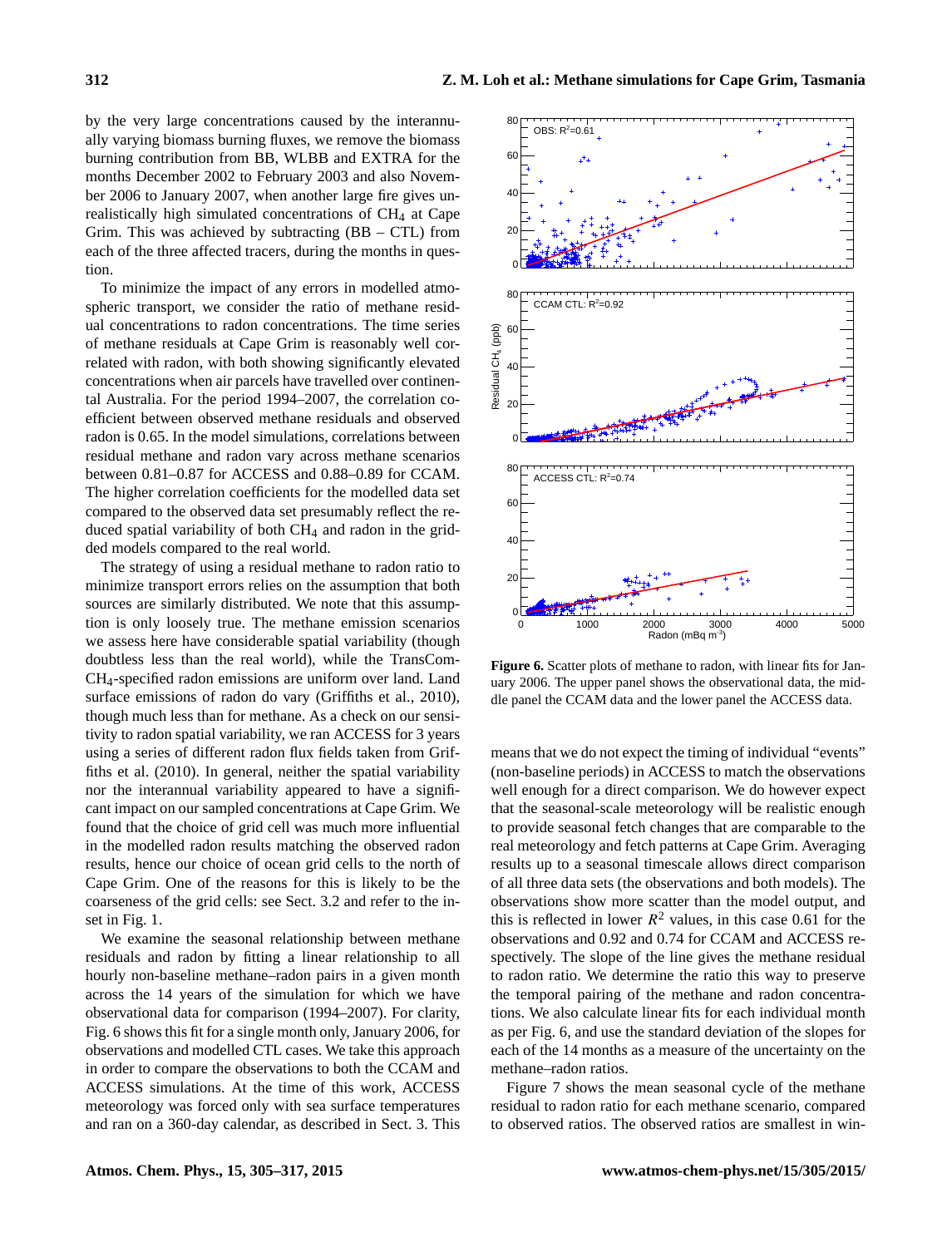<span id="page-8-1"></span>

**Figure 7.** Mean seasonal cycle of residual methane to radon ratios for each of the six methane emission scenarios. Observations are shown in black, ACCESS results in blue and CCAM results in red.

ter (June to August) and are largest in spring and summer (October to February). The modelled ratios show three patterns depending on the methane scenario. The CTL, CTL\_E4 and BB scenarios show maximum ratios in winter, while the WLBB and EXTRA scenarios show minimum ratios in winter, which is more consistent with the observations. The INV scenario is intermediate between the other cases, also showing somewhat elevated winter ratios. For any given scenario, the ratios for the two different models compare well, much better than if either of the individual trace gases (methane or radon) are directly compared, as was the case in Fig. [4](#page-5-1) where the monthly mean methane is shown for both models. This illustrates the benefit of using the radon simulation to account for some of the transport differences between the models.

Overall the WLBB and EXTRA scenarios give ratios that are a better fit to those observed. For the southeastern Australian region, the major difference from the group of CTLbased cases is in the representation of wetlands. These results suggest that the large winter wetland fluxes in the CTLbased scenarios taken from [Matthews and Fung](#page-11-13) [\(1987\)](#page-11-13) and [Fung et al.](#page-10-2) [\(1991\)](#page-10-2) are not realistic and that annual mean fluxes should be close to the anthropogenic-only inventory

<span id="page-8-2"></span>

**Figure 8.** Mean seasonal cycle of residual methane to radon ratios for the CTL methane scenario (red, solid) and the CTL methane fluxes shifted forward in time by three months (red, dashed) compared to the observations (black). Both simulations used the CCAM model.

estimates noted in Sect. [3.1.](#page-3-2) For all scenarios (except perhaps CTL\_E4) there is a discrepancy between the observed and modelled ratios in the austral spring (September to November) with the observed ratios being larger than the modelled ones. This suggests that the methane flux scenarios tested here underestimate methane fluxes in spring. We will discuss this further in Sect. [5.](#page-8-0)

While the ratios from the CTL\_E4 scenario agree reasonably with those observed in September–October, this occurs mainly because the CTL\_E4 scenario gives generally higher ratios all year round compared to the CTL case. This is expected since the CTL\_E4 fluxes for southeastern Australia gradually increase in time relative to the CTL fluxes (Fig. [3b](#page-3-1)). There is weak evidence of an increase in ratio over time for CTL\_E4 compared to CTL but the large seasonal and interannual variability means that we can have little confidence in the calculated trends and which might compare better to the observations. The seasonality of ratios is similar between CTL and CTL\_E4 (and a poor fit to observed seasonality) although the difference between summer and winter ratios is smaller in CTL\_E4 especially in the ACCESS case. This may be due to changes in the spatial distribution of fluxes between CTL and CTL\_E4. Overall CTL\_E4 does not agree well with the observations.

## <span id="page-8-0"></span>**5 Discussion and concluding remarks**

Forward modelling of a range of methane flux scenarios gives us the opportunity to compare those results with the measurement record at Cape Grim for the same period, offering insights into which of the flux scenarios appear to be most representative of southeastern Australian methane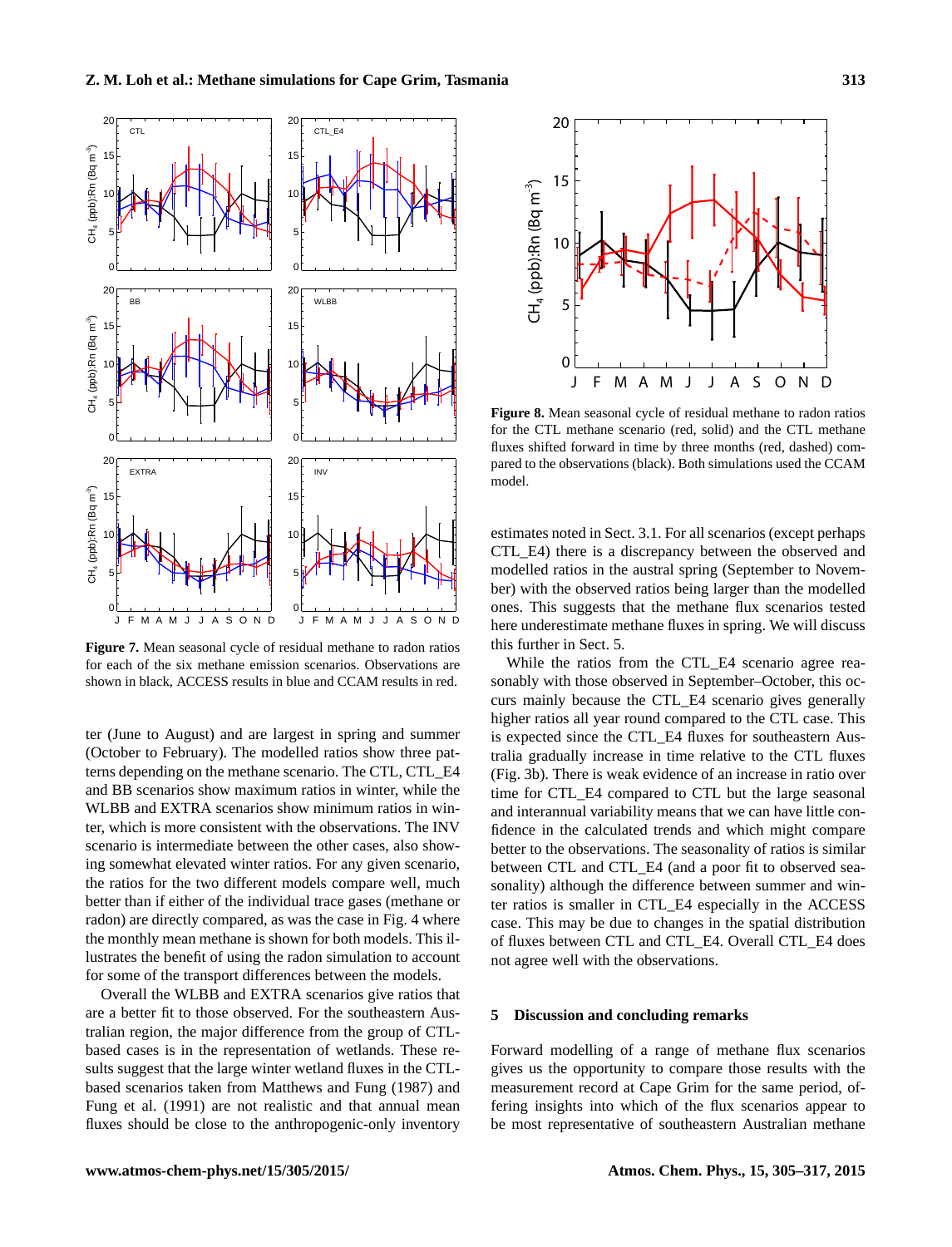fluxes. The WLBB and EXTRA flux scenarios appear to be the best fit to the observed data. Like [Fraser et al.](#page-10-7) [\(2011\)](#page-10-7), we find that anthropogenic methane emissions taken from inventories for southeastern Australia look quite reasonable in magnitude at around  $2.5$  Tg y<sup>-1</sup>. However, there remain questions about the scale and timing of a wetland component to CH<sub>4</sub> emissions.

Our analysis reveals that mismatches in the CTL, CTL\_E4 and BB scenarios were due to high wetland emissions during the winter, suggesting that the wintertime wetland flux is overestimated in these scenarios. The Cape Grim observations point to somewhat larger springtime fluxes than are represented in the WLBB or EXTRA emission scenarios (or indeed any of the other tracers). Although the wintertime maxima of the CTL-style emission scenarios (driven by a wetland emission component) is clearly not warranted by the observational data, a shift in the wetland emissions from austral winter to spring might result in a better fit to the observations.

To test this we have run CCAM from December 1, 1993 to December 31, 2007 for radon and two methane scenarios, the standard CTL case and with the same CTL fluxes shifted forward in time by 3 months (across the whole globe). For southeastern Australia, this means that methane fluxes are elevated between August and January instead of between May and October. The output from the simulation has been processed similarly to the previous cases and Fig. [8](#page-8-2) shows the seasonal cycle of methane-to-radon ratio. The case with temporally shifted fluxes clearly fits the observations better than the original CTL fluxes, although a 4-month shift in the fluxes might improve the comparison with observations further. The shifted fluxes case does not simulate a low enough methane minimum in winter. This may be a consequence of shifting the CTL fluxes across the whole globe rather than just for southeastern Australia. For example a large flux just to the north of the region we define occurs in February in the CTL fluxes and consequently gets shifted to May in the sensitivity test performed here. Nevertheless, this simulation supports the need for a shift in wetland emissions from austral winter to spring and summer.

A shift of this nature is plausible given that wetland methane emissions have both a soil moisture and soil temperature dependence, making it possible that southeastern Australian methane emissions from wetlands are highest in springtime when there is available moisture and warmer temperatures. Indeed, [Bloom et al.](#page-10-14) [\(2012\)](#page-10-14) use satellite column observations of CH<sup>4</sup> from the SCanning Imaging Absorption spectroMeter for Atmospheric CHartographY (SCIA-MACHY) coupled with a measure of equivalent water height from the Gravity Recovery and Climate Experiment (GRACE) to model seasonal variability in wetland methane emissions. For our region of interest across the years 2003– 2008, they find the minimum in methane emissions from southeastern Australian wetlands occurs in late autumn and winter with a rapid rise through spring giving a maximum in October and November (A. Fraser, personal communication, 2012) in accordance with the Cape Grim observations. However, the magnitude they predict for this *wetland* flux is around  $2.5$  Tg y<sup>-1</sup>. This seems larger than indicated by the Cape Grim data; of the six emission scenarios considered in this work, annual means for *total* CH<sub>4</sub> flux (including all anthropogenic emissions) in our defined region range between 2.4 (WLBB) and 4 (CTL)  $Tgy^{-1}$  (Fig. [3b](#page-3-1)). Moreover, the additional  $1.6$  Tg y<sup>-1</sup> in the CTL emission scenario comes from a wintertime wetland flux that we find no evidence for in the observations. It should be noted however that in [Fraser et al.](#page-10-7) [\(2011\)](#page-10-7) the GRACE data used were scaled to match a prior emissions estimate. We therefore find that the GRACE data have plausible seasonality for southeastern Australia but that the magnitude is too large to offer a realistic assessment of the scale of southeastern Australian wetland emissions given the Cape Grim observations. Nevertheless, we believe the seasonality of the GRACE data lends credibility to the idea that a springtime wetland emission of around the magnitude represented in the CTL-style emissions scenarios for winter may be responsible for the discrepancy between our modelled WLBB/EXTRA results and the observations.

Although our hypothesis that the timing of wetland methane emissions in the inventories may be off by 3–4 months is plausible and supported by other data, we cannot entirely rule out another source for the additional austral spring methane emissions. For instance, ruminant emissions from cattle are the single biggest contributor to Australia's anthropogenic methane emissions. Seasonality in ruminant emissions that is not captured by the inventories, due to changes in feed or cattle number, might also be responsible for the austral springtime maximum observed. This explanation is offered in [Wang and Bentley](#page-12-5) [\(2002\)](#page-12-5) to account for a springtime spike in their estimated emissions from a region roughly equivalent to Victoria and New South Wales (their region  $D$ ) when fitting the Cape Grim  $CH<sub>4</sub>$  data. While this would concur with our results, overall Wang and Bentley (2002) find a significant reduction (around 40 %) in the inversion-estimated CH<sup>4</sup> fluxes for southeastern Australia compared to the 1997 inventory (Table [3\)](#page-4-2). This does not agree with this work or with [Fraser et al.](#page-10-7) [\(2011\)](#page-10-7), which both suggest that the total methane emissions in the inventories for southeastern Australia are consistent with the Cape Grim data. The methodology in [Wang and Bentley](#page-12-5) [\(2002\)](#page-12-5) is to invert a series of 22 individual non-baseline "events" each lasting between 2 and 11 days. The inversion results for each event show considerable variability giving fluxes ranging from  $0-7$  Tg y<sup>-1</sup> for region D. Such high variability would appear to be unrealistic and may be caused by errors in the modelling of CH<sup>4</sup> concentration at Cape Grim for a given Australian flux. Thus the inversion estimated fluxes are unlikely to be representative of the true flux.

This study used 14 years of observational data, and output from two models (CCAM and ACCESS) to investigate methane emissions data for southeastern Australia. Inclusion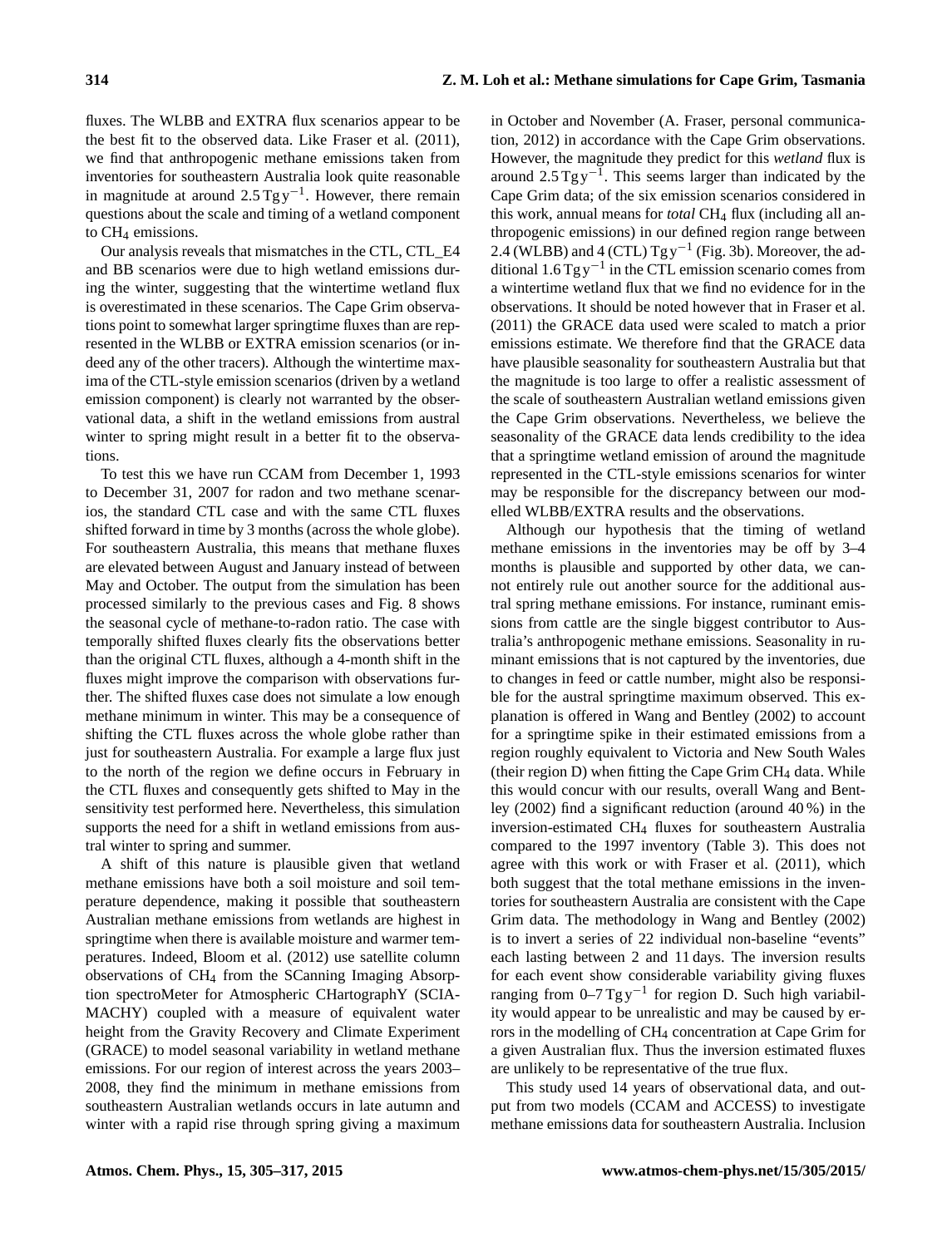#### **Z. M. Loh et al.: Methane simulations for Cape Grim, Tasmania 315**

of biomass burning emissions produces unrealistically high CH<sup>4</sup> concentrations at Cape Grim, but this is most likely due to the coarse spatio-temporal resolution of the models and the unrealistic injection of these emissions into the lowest model level. In future, continuous CH<sup>4</sup> measurements made from unmanned aerial vehicles (UAVs) around large fire plumes may be a better way to verify the scale of emissions from large biomass burning events. By comparing a range of methane emission scenarios run in the models, we find that the large wintertime wetland flux in the CTL-style scenarios is unrealistic, but also that there is a deficit in spring in all six emission scenarios. This deficit is present in even the WLBB and EXTRA scenarios which otherwise provide a good fit to the observational data. It is notable that these two emission scenarios have a very small wetland emission component compared to the CTL-style scenarios. We suggest then, that it may be a springtime wetland emission that is missing from these scenarios. Finally, we note that given the size and uncertainty associated with the biogenic CH<sup>4</sup> fluxes, it is difficult to make assessments about changes in anthropogenic CH<sup>4</sup> emissions in southeastern Australia from the Cape Grim data set alone using this approach. Additional in situ instrumented sites for the continuous measurement of methane on the Australian mainland would help to answer questions about the scale and timing of wetland emissions as well as providing more stringent constraints on changes to the anthropogenic flux from southeastern Australia.

*Acknowledgements.* We thank AGAGE and Cape Grim staff, along with all the TransCom-CH<sub>4</sub> participants, but in particular Prabir Patra for his efforts in setting up the experiment. This work has been undertaken as part of the Australian Climate Change Science Programme, funded jointly by the Department of the Environment, the Bureau of Meteorology and CSIRO. Model simulations were undertaken on the NCI National Facility in Canberra, Australia, which is supported by the Australian Commonwealth Government. We thank the reviewers for their helpful comments.

Edited by: P. Monks

## **References**

- <span id="page-10-8"></span>Aoki, S., Nakazawa, T., Murayama, S., and Kawaguchi, S.: Measurements of atmospheric methane at the Japanese Antarctic station, Syowa, Tellus B, 44, 273–281, 1992.
- <span id="page-10-6"></span>Biraud, S., Ciais, P., Ramonet, M., Simmonds, P., Kazan, V., Monfray, P., O'Doherty, S., Spain, T. G., and Jennings, S. G.: European greenhouse gas emissions estimated from continuous atmospheric measurements and radon 222 at Mace Head, Ireland, J. Geophys. Res., 105, 1351–1366, 2000.
- <span id="page-10-14"></span>Bloom, A. A., Palmer, P. I., Fraser, A., and Reay, D. S.: Seasonal variability of tropical wetland CH4 emissions: the role of the methanogen-available carbon pool, Biogeosciences, 9, 2821– 2830, doi[:10.5194/bg-9-2821-2012,](http://dx.doi.org/10.5194/bg-9-2821-2012) 2012.
- <span id="page-10-10"></span>Bousquet, P., Ciais, P., Miller, J. B., Dlugokencky, E. J., Hauglustaine, D. A., Prigent, C., Van der Werf, G. R., Peylin, P., Brunke, E. G., Carouge, C., Langenfelds, R. L., Lathière, J., Papa, F., Ramonet, M., Schmidt, M., Steele, L. P., Tyler, S. C., and White, J.: Contribution of anthropogenic and natural sources to atmospheric methane variability, Nature, 443, 439–443, doi[:10.1038/nature05132,](http://dx.doi.org/10.1038/nature05132) 2006.
- <span id="page-10-4"></span>Bousquet, P., Ringeval, B., Pison, I., Dlugokencky, E. J., Brunke, E.- G., Carouge, C., Chevallier, F., Fortems-Cheiney, A., Frankenberg, C., Hauglustaine, D. A., Krummel, P. B., Langenfelds, R. L., Ramonet, M., Schmidt, M., Steele, L. P., Szopa, S., Yver, C., Viovy, N., and Ciais, P.: Source attribution of the changes in atmospheric methane for 2006–2008, Atmos. Chem. Phys., 11, 3689–3700, doi[:10.5194/acp-11-3689-2011,](http://dx.doi.org/10.5194/acp-11-3689-2011) 2011.
- <span id="page-10-5"></span>Chambers, S., Williams, A. G., Zahorowski, W., Griffiths, A., and Crawford, J.: Separating remote fetch and local mixing influences on vertical radon measurements in the lower atmosphere, Tellus B, 63, 843–859, doi[:10.1111/j.1600-0889.2011.00565.x,](http://dx.doi.org/10.1111/j.1600-0889.2011.00565.x) 2011.
- <span id="page-10-12"></span>Collier, M. A.: The CSIRO NCEP/NCAR/DOE *R-1/R-2* archive, CSIRO Atmospheric Research technical paper 68, Aspendale, Victoria, Australia, available at: [http://www.cmar.csiro.au/](http://www.cmar.csiro.au/e-print/open/collier_2004a.pdf) [e-print/open/collier\\_2004a.pdf,](http://www.cmar.csiro.au/e-print/open/collier_2004a.pdf) 2004.
- <span id="page-10-11"></span>Corbin, K. D. and Law, R. M.: Extending atmospheric  $CO<sub>2</sub>$  and tracer capabilities in ACCESS, CAWCR Technical Report 035, Aspendale, Victoria, Australia, available at: [http://www.cawcr.](http://www.cawcr.gov.au/publications/technicalreports/CTR_035.pdf) [gov.au/publications/technicalreports/CTR\\_035.pdf,](http://www.cawcr.gov.au/publications/technicalreports/CTR_035.pdf) 2011.
- <span id="page-10-1"></span>Cunnold, D., Steele, L., Fraser, P., Simmonds, P., Prinn, R., Weiss, R., Porter, L., O'Doherty, S., Langenfelds, R., Krummel, P., Wang, H., Emmons, L., Tie, X., and Dlugokencky, E.: In situ measurements of atmospheric methane at GAGE/AGAGE sites during 1985–2000 and resulting source inferences, J. Geophys. Res.-Atmos., 107, 4225, doi[:10.1029/2001JD001226,](http://dx.doi.org/10.1029/2001JD001226) 2002.
- <span id="page-10-0"></span>Dlugokencky, E. J., Bruhwiler, L., White, J. W. C., Emmons, L. K., Novelli, P. C., Montzka, S. A., Masarie, K. A., Lang, P. M., Crotwell, A. M., Miller, J. B., and Gatti, L. V.: Observational constraints on recent increases in the atmospheric  $CH<sub>4</sub>$  burden, Geophys. Res. Lett., 36, L18803, doi[:10.1029/2009GL039780,](http://dx.doi.org/10.1029/2009GL039780) 2009.
- <span id="page-10-7"></span>Fraser, A., Chan Miller, C., Palmer, P. I., Deutscher, N. M., Jones, N. B., and Griffith, D. W. T.: The Australian methane budget: interpreting surface and train-borne measurements using a chemistry transport model, J. Geophys. Res., 116, D20306, doi[:10.1029/2011JD015964,](http://dx.doi.org/10.1029/2011JD015964) 2011.
- <span id="page-10-2"></span>Fung, I., John, J., Lerner, J., Matthews, E., Prather, M., Steele, L. P., and Fraser, P. J.: Three-dimensional model synthesis of the global methane cycle, J. Geophys. Res., 96, 13033–13065, 1991.
- <span id="page-10-13"></span>Griffiths, A. D., Zahorowski, W., Element, A., and Werczynski, S.: A map of radon flux at the Australian land surface, Atmos. Chem. Phys., 10, 8969–8982, doi[:10.5194/acp-10-8969-2010,](http://dx.doi.org/10.5194/acp-10-8969-2010) 2010.
- <span id="page-10-3"></span>Houweling, S., Kaminski, T., Dentener, F., Lelieveld, J., and Heimann, M.: Inverse modeling of methane sources and sinks using the adjoint of a global transport model, J. Geophys. Res., 104, 26137–26160, 1999.
- <span id="page-10-9"></span>Ito, A. and Inatomi, M.: Use of a process-based model for assessing the methane budgets of global terrestrial ecosystems and evaluation of uncertainty, Biogeosciences, 9, 759–773, doi[:10.5194/bg-](http://dx.doi.org/10.5194/bg-9-759-2012)[9-759-2012,](http://dx.doi.org/10.5194/bg-9-759-2012) 2012.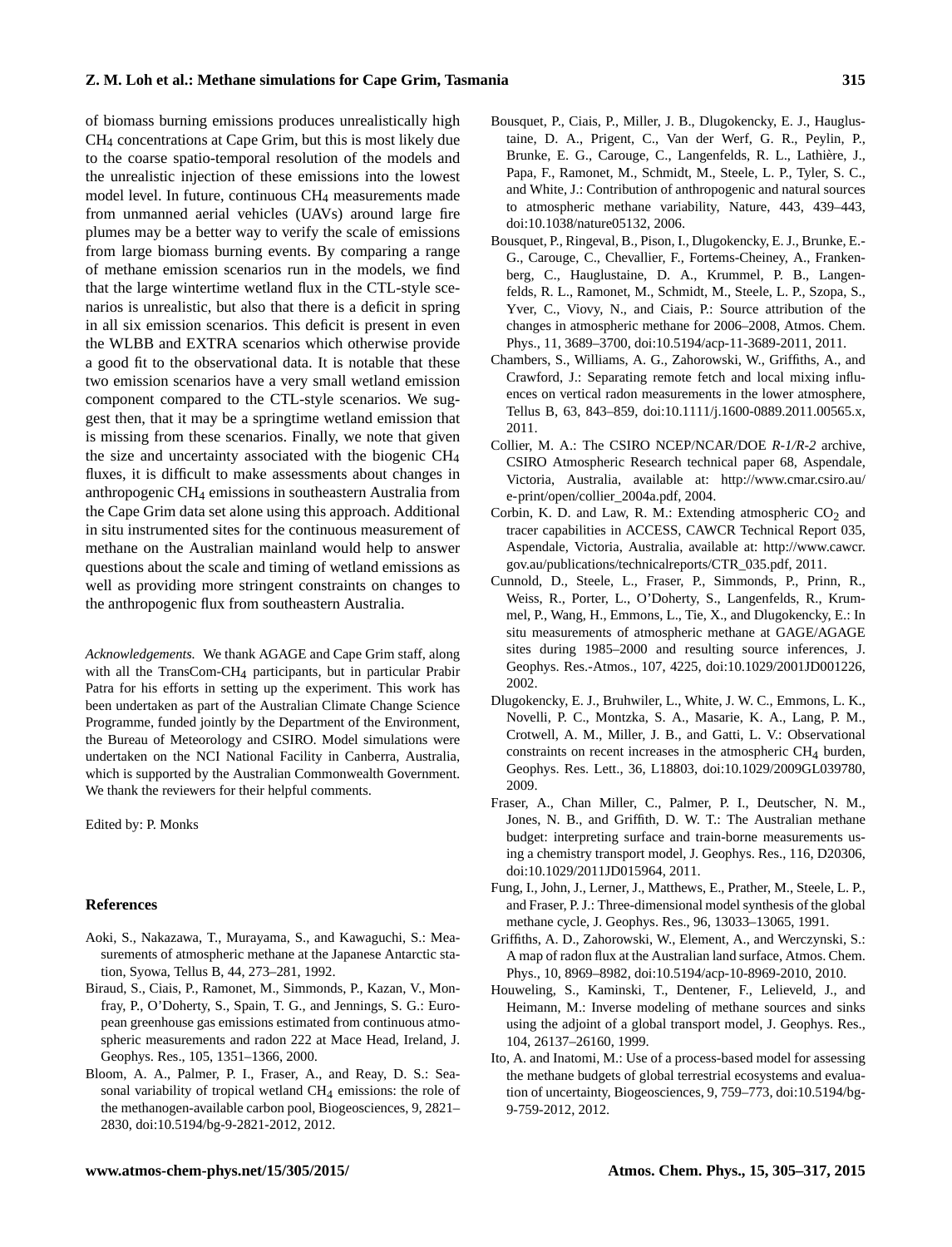- <span id="page-11-19"></span>Kalnay, E., Kanamitsu, M., Kistler, R., Collins, W., Deaven, D., Gandin, L., Iredell, M., Saha, S., White, G., Woollen, J., Zhu, Y., Chelliah, M., Ebisuzaki, W., Higgins, W., Janowiak, J., Mo, K., Ropelewski, C., Wang, J., Leetmaa, A., Reynolds, R., Jenne, R., and Jospher, D.: The NCEP/NCAR 40-year reanalysis project, B. Am. Meteorol. Soc., 77, 437–471, 1996.
- <span id="page-11-3"></span>Kirschke, S., Bousquet, P., Ciais, P., Saunois, M., Canadell, J. G., Dlugokencky, E. J., Bergamaschi, P., Bergmann, D., Blake, D. R., Bruhwiler, L., Cameron-Smith, P., Castaldi, S., Chevallier, F., Feng, L., Fraser, A., Heimann, M., Hodson, E. L., Houweling, S., Josse, B., Fraser, P. J., Krummel, P. B., Lamarque, J.-F., Langenfelds, R. L., Le Quéré, C., Naik, V., O'Doherty, S., Palmer, P. I., Pison, I., Plummer, D., Poulter, B., Prinn, R. G., Rigby, M., Ringeval, B., Santini, M., Schmidt, M., Shindell, D. T., Simpson, I. J., Spahni, R., Steele, L. P., Strode, S. A., Sudo, K., Szopa, S., van der Werf, G. R., Voulgarakis, A., van Weele, M., Weiss, R. F., Williams, J. E., and Zeng, G.: Three decades of global methane sources and sinks, Nat. Geosci., 6, 813–823, doi[:10.1038/NGEO1955,](http://dx.doi.org/10.1038/NGEO1955) 2013.
- <span id="page-11-8"></span>Krummel, P., Fraser, P., Steele, L., Derek, N., Rickard, C., Ward, J., Somerville, N. T., Cleland, S. J., Dunse, B., Langenfelds, R., Baly, S. B., and Leist, M.: The AGAGE in situ program for non-CO<sub>2</sub> greenhouse gases at Cape Grim, 2009–2010, in: Baseline Atmospheric Program (Australia), 2009–2010, edited by: Derek, N., Krummel, P. B., and Cleland, S. J., Australian Bureau of Meteorology and CSIRO Marine and Atmospheric Research, Aspendale, Victoria, Australia, 56–70, 2014.
- <span id="page-11-7"></span>Langenfelds, R., Steele, L., Gregory, R. L., Krummel, P., Spencer, D., and Howden, R.: Atmospheric methane, carbon dioxide, hydrogen, carbon monoxide and nitrous oxide from Cape Grim flask air samples analysed by gas chromatography, in: Baseline Atmospheric Program (Australia), 2009–2010, edited by: Derek, N., Krummel, P. B., and Cleland, S. J., Australian Bureau of Meteorology and CSIRO Marine and Atmospheric Research, Aspendale, Victoria, Australia, 45–49, 2014.
- <span id="page-11-0"></span>MacFarling Meure, C., Etheridge, D., Trudinger, C., Steele, P., Langenfelds, R., van Ommen, T., Smith, A., and Elkins, J.: Law dome  $CO_2$ , CH<sub>4</sub> and N<sub>2</sub>O ice core records extended to 2000 years BP, Geophys. Res. Lett., 33, L14810, doi[:10.1029/2006GL026152,](http://dx.doi.org/10.1029/2006GL026152) 2006.
- <span id="page-11-13"></span>Matthews, E. and Fung, I.: Methane emission from natural wetlands: global distribution, area, and environmental characteristics of sources, Global Biogeochem. Cy., 1, 61–86, doi[:10.1029/GB001i001p00061,](http://dx.doi.org/10.1029/GB001i001p00061) 1987.
- <span id="page-11-16"></span>McGregor, J. L.: C-CAM: Geometric aspects and dynamical formulation, CSIRO Atmospheric Research Technical Paper 70, Aspendale, Victoria, Australia, available at: [http://www.cmar.csiro.](http://www.cmar.csiro.au/e-print/open/mcgregor_2005a.pdf) [au/e-print/open/mcgregor\\_2005a.pdf,](http://www.cmar.csiro.au/e-print/open/mcgregor_2005a.pdf) 2005.
- <span id="page-11-17"></span>McGregor, J. L. and Dix, M. R.: An updated description of the Conformal Cubic Atmospheric Model, in: High Resolution Numerical Modelling of the Atmosphere and Ocean, edited by: Hamilton, K. and Ohfuchi, W., Springer, Berlin, 51–76, 2008.
- <span id="page-11-4"></span>Miller, S. M., Wofsy, S. C., Michalak, A. M., Kort, E. A., Andrews, A. E., Biraud, S. C., Dlugokencky, E. J., Eluszkiewicz, J., Fischer, M. L., Janssens-Maenhout, G., Miller, B. R., Miller, J. B., Montzka, S. A., Nehrkorn, T., and Sweeney, C.: Anthropogenic emissions of methane in the United States, P. Natl. Acad. Sci. USA, 110, 20018–20022, doi[:10.1073/pnas.1314392110,](http://dx.doi.org/10.1073/pnas.1314392110) 2013.
- <span id="page-11-12"></span>Olivier, J. G. J. and Berdowski, J. J. M.: Global emissions sources and sinks, in: The Climate System, edited by: Berdowski, J. J. M., Guicherit, R., and Heij, B. J., A. A. Balkema Publishers/Swets & Zeitlinger Publishers, Lisse, The Netherlands, 33–78, 2001.
- <span id="page-11-15"></span>Olivier, J. G. J., van Aardenne, J. A., Dentener, F., Ganzeveld, L., and Peters, J. A. H. W.: Recent trends in global greenhouse gas emissions: regional trends and spatial distribution of key sources, in: Non-CO<sub>2</sub> Greenhouse Gases (NCGG-4), edited by: van Amstel, A., Millpress, Rotterdam, 325–330, 2005.
- <span id="page-11-11"></span>Patra, P. K., Houweling, S., Krol, M., Bousquet, P., Bruhwiler, L., and Jacob, D.: Protocol for TransCom CH<sub>4</sub> intercomparison, Version 7, available at: [http://transcom.project.asu.edu/](http://transcom.project.asu.edu/pdf/transcom/T4.methane.protocol_v7.pdf) [pdf/transcom/T4.methane.protocol\\_v7.pdf](http://transcom.project.asu.edu/pdf/transcom/T4.methane.protocol_v7.pdf) (last access: August 2014), 2010.
- <span id="page-11-5"></span>Patra, P. K., Houweling, S., Krol, M., Bousquet, P., Belikov, D., Bergmann, D., Bian, H., Cameron-Smith, P., Chipperfield, M. P., Corbin, K., Fortems-Cheiney, A., Fraser, A., Gloor, E., Hess, P., Ito, A., Kawa, S. R., Law, R. M., Loh, Z., Maksyutov, S., Meng, L., Palmer, P. I., Prinn, R. G., Rigby, M., Saito, R., and Wilson, C.: TransCom model simulations of  $CH<sub>4</sub>$  and related species: linking transport, surface flux and chemical loss with CH<sub>4</sub> variability in the troposphere and lower stratosphere, Atmos. Chem. Phys., 11, 12813–12837, doi[:10.5194/acp-11-](http://dx.doi.org/10.5194/acp-11-12813-2011) [12813-2011,](http://dx.doi.org/10.5194/acp-11-12813-2011) 2011.
- <span id="page-11-9"></span>Prinn, R., Weiss, R., Fraser, P., Simmonds, P., Cunnold, D., Alyea, F., O'Doherty, S., Salameh, P., Miller, B., Huang, J., Wang, R., Hartley, D., Harth, C., Steele, L., Sturrock, G., Midgley, P., and McCulloch, A.: A history of chemically and radiatively important gases in air deduced from ALE/GAGE/AGAGE, J. Geophys. Res.-Atmos., 105, 17751– 17792, doi[:10.1029/2000JD900141,](http://dx.doi.org/10.1029/2000JD900141) 2000.
- <span id="page-11-1"></span>Rigby, M., Prinn, R. G., Fraser, P. J., Simmonds, P. G., Langenfelds, R. L., Huang, J., Cunnold, D. M., Steele, L. P., Krummel, P. B., Weiss, R. F., O'Doherty, S., Salameh, P. K., Wang, H. J., Harth, C. M., Muehle, J., and Porter, L. W.: Renewed growth of atmospheric methane, Geophys. Res. Lett., 35, L22805, doi[:10.1029/2008GL036037,](http://dx.doi.org/10.1029/2008GL036037) 2008.
- <span id="page-11-14"></span>Ringeval, B., de Noblet-Ducoudré, N., Ciais, P., Bousquet, P., Prigent, C., Papa, F., and Rossow, W. B.: An attempt to quantify the impact of changes in wetland extent on methane emissions on the seasonal and interannual time scales, Global Biogeochem. Cy., 24, GB2003, doi[:10.1029/2008GB003354,](http://dx.doi.org/10.1029/2008GB003354) 2010.
- <span id="page-11-6"></span>Schmidt, M., Graul, R., Sartorius, H., and Levin, I.: Carbon dioxide and methane in continental Europe: a climatology, and <sup>222</sup>Radon-based emission estimates, Tellus B, 48, 457–473, 1996.
- <span id="page-11-20"></span>Sofiev, M., Vankevich, R., Ermakova, T., and Hakkarainen, J.: Global mapping of maximum emission heights and resulting vertical profiles of wildfire emissions, Atmos. Chem. Phys., 13, 7039–7052, doi[:10.5194/acp-13-7039-2013,](http://dx.doi.org/10.5194/acp-13-7039-2013) 2013.
- <span id="page-11-2"></span>Sussmann, R., Forster, F., Rettinger, M., and Bousquet, P.: Renewed methane increase for five years (2007–2011) observed by solar FTIR spectrometry, Atmos. Chem. Phys., 12, 4885–4891, doi[:10.5194/acp-12-4885-2012,](http://dx.doi.org/10.5194/acp-12-4885-2012) 2012.
- <span id="page-11-18"></span>Thatcher, M. J. and McGregor, J. L.: Using a scale-selective filter for dynamical downscaling with the Conformal Cubic Atmospheric Model, Mon. Weather Rev., 137, 1742–1752, 2009.
- <span id="page-11-10"></span>Thoning, K. W., Tans, P. P., and Komhyr, W. D.: Atmospheric carbon dioxide at Mauna Loa Observatory, 2, Analysis of the